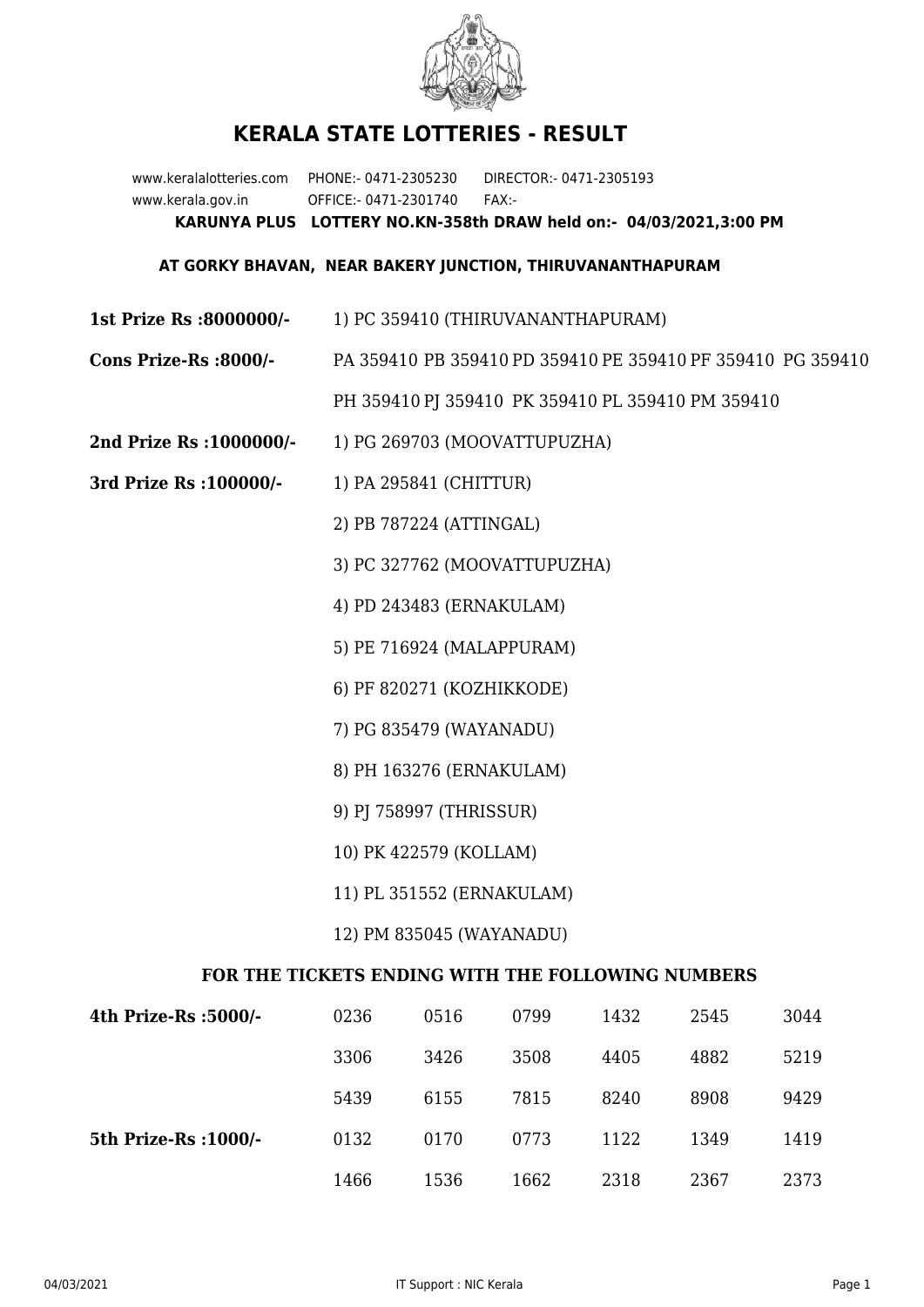|                      | 3267 | 3315 | 3420 | 3461 | 4058 | 4116 |
|----------------------|------|------|------|------|------|------|
|                      | 4931 | 5029 | 5218 | 6287 | 6487 | 6532 |
|                      | 6568 | 7157 | 8316 | 8706 | 8842 | 9093 |
|                      | 9546 | 9767 |      |      |      |      |
| 6th Prize-Rs :500/-  | 0014 | 0042 | 0103 | 0136 | 0218 | 0257 |
|                      | 0342 | 0391 | 0505 | 0550 | 0570 | 0706 |
|                      | 0762 | 0898 | 0899 | 1212 | 1542 | 1993 |
|                      | 1994 | 2005 | 2097 | 2100 | 2270 | 2276 |
|                      | 2389 | 2437 | 3042 | 3141 | 3177 | 3312 |
|                      | 3331 | 3386 | 3412 | 3510 | 3521 | 3566 |
|                      | 3572 | 3665 | 3690 | 3836 | 4008 | 4154 |
|                      | 4317 | 5117 | 5704 | 5756 | 5831 | 5904 |
|                      | 6036 | 6079 | 6222 | 6250 | 6338 | 6626 |
|                      | 6686 | 6739 | 6917 | 6930 | 6997 | 7096 |
|                      | 7328 | 8186 | 8244 | 8318 | 8391 | 8503 |
|                      | 8577 | 8610 | 8617 | 8716 | 9258 | 9270 |
|                      | 9444 | 9811 | 9853 | 9996 |      |      |
| 7th Prize-Rs : 100/- | 0029 | 0047 | 0118 | 0168 | 0266 | 0336 |
|                      | 0383 | 0411 | 0649 | 0732 | 0775 | 0908 |
|                      | 1074 | 1204 | 1245 | 1285 | 1368 | 1552 |
|                      | 1595 | 1794 | 1938 | 1945 | 2019 | 2073 |
|                      | 2129 | 2139 | 2267 | 2332 | 2453 | 2651 |
|                      | 2707 | 2727 | 2755 | 2876 | 3006 | 3084 |
|                      | 3226 | 3245 | 3350 | 3374 | 3535 | 3670 |
|                      | 3705 | 3811 | 3820 | 3943 | 3981 | 4069 |
|                      | 4201 | 4215 | 4281 | 4335 | 4466 | 4544 |
|                      | 4557 | 4713 | 4748 | 4759 | 4804 | 5014 |
|                      | 5017 | 5144 | 5186 | 5204 | 5256 | 5270 |
|                      | 5299 | 5306 | 5429 | 5695 | 5808 | 5884 |